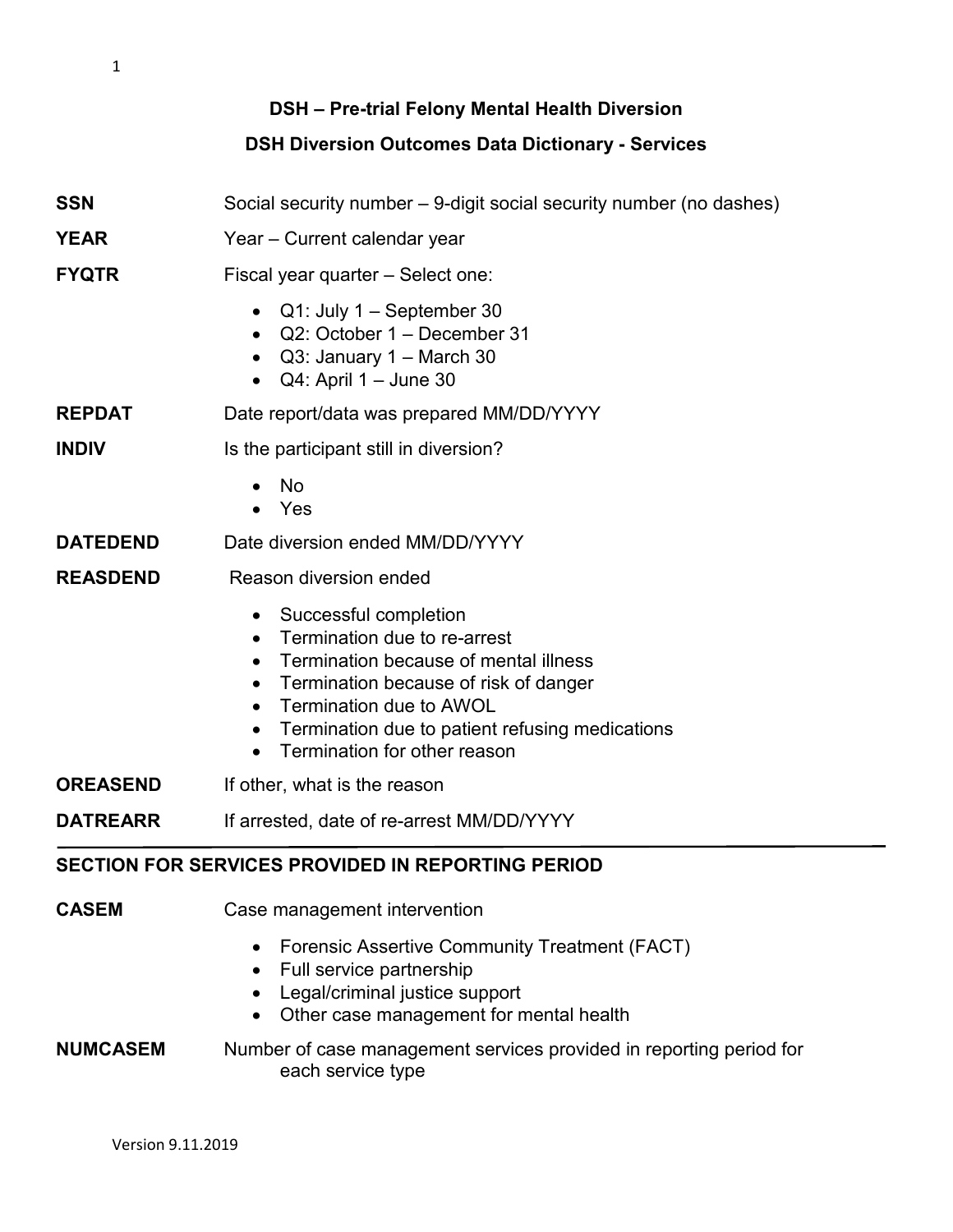2

## **HOSP** Psychiatric inpatient hospitalization (includes Psychiatric Health Facility or PHF)?

- No
- Yes

## **DOAHOSP** Date of admission to hospital MM/DD/YYYY

**DODCHOSP** Date of discharge from hospital MM/DD/YYYY

## **RESTX** Residential treatment

- Crisis residential facility
- Adult residential treatment facility

## **DOARES** Date of admission to residential treatment MM/DD/YYYY

### **DODCRES** Date of discharge from residential treatment MM/DD/YYYY

## **HOUSE** Supportive housing

- Board and care
- Room and board
- Sober Living Environment
- Supportive Family Housing
- Other Supportive Housing

# **DOAHOUSE** Date of entry into supportive housing MM/DD/YYYY

## **DODCHOUSE** Date of exit from supportive housing MM/DD/YYYY

### **OPTMHTX** Outpatient mental health services

- Day treatment/Partial hospitalization
- Medication support
- Group therapy
- Individual therapy

### **NOPTMHTX** Number of outpatient mental health services provided in current reporting period for each service type

### **MEDTX** Was participant prescribed an antipsychotic?

- No
- Yes

## **MEDINJ** Is the antipsychotic medication a long-acting injectable?

- No
- Yes

#### **MEDNAME** Name of antipsychotic